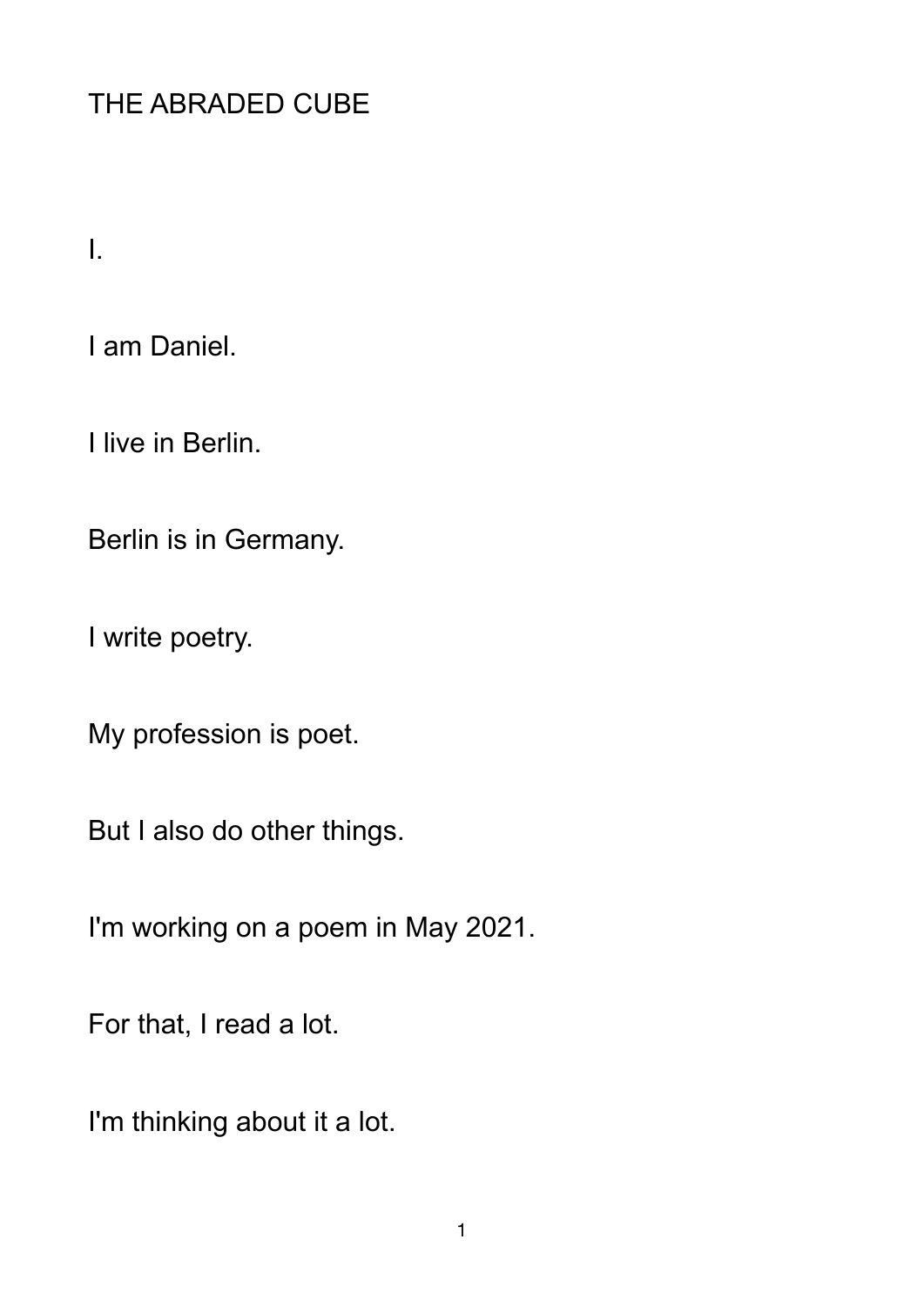Bad: Tomorrow is the election for the home advisory board.

Good:

Tomorrow we elect the home advisory board.

II.

Come on

through the big door

into the next set.

You did that.

The window is open.

Easy language means:

Universal design for the literary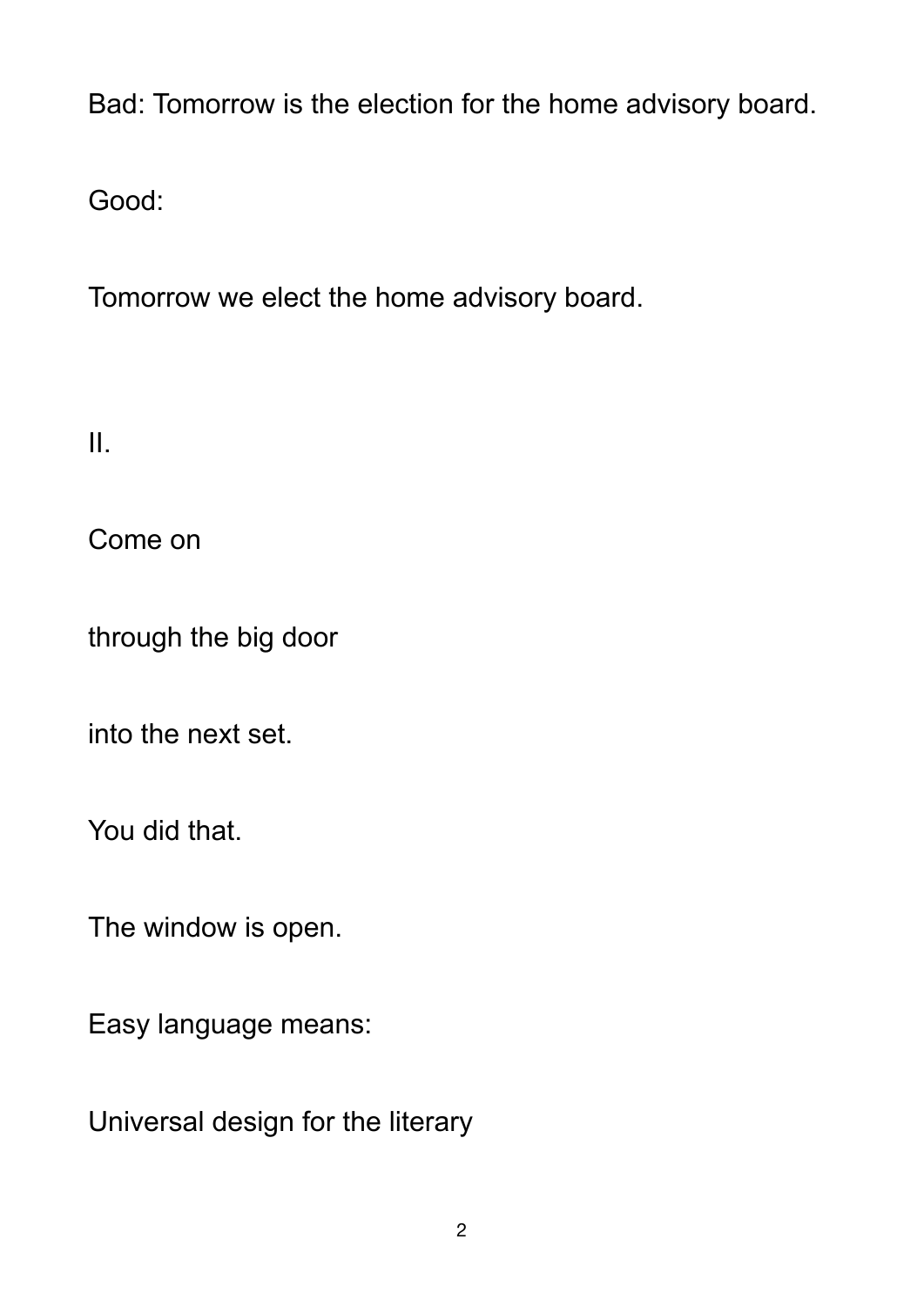*world*.

Universal design was invented by the architect Ronald Mace.

He was in a wheelchair.

He asked himself:

How can you build things

so that all people can go there

and use them?

III.

Good:

The poem was translated with DeepL

into your language.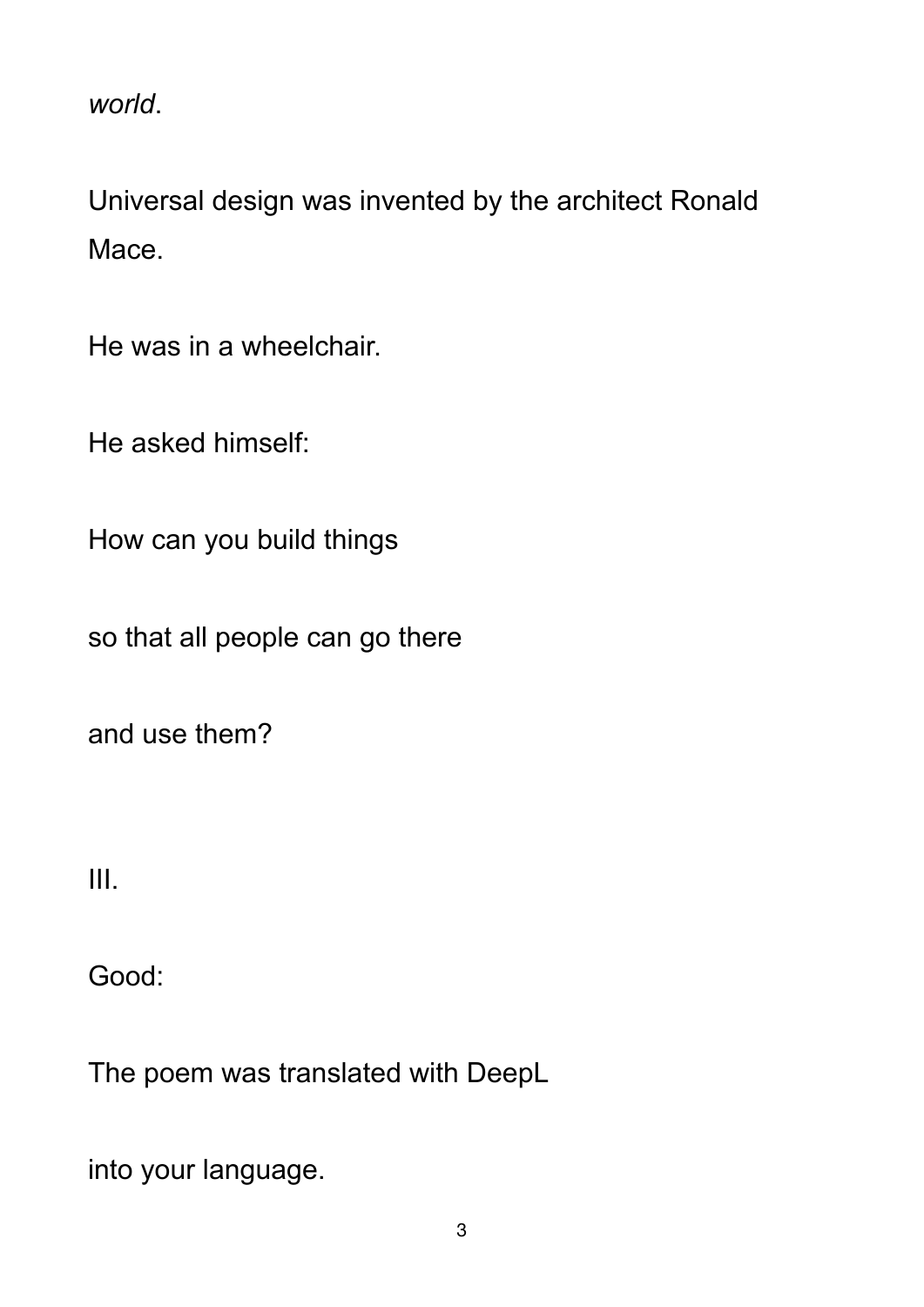Bad:

I still need to get the text checked.

The poem is the *Werther* in 8000 languages.

In the sentence 10,000 times in all languages.

Still in the course of reading this word.

Without text being entered.

Fuck the German in the text.

*The Abraded Cube* 

flows directly out of the crystal.

DeepL the poem spits out in 8000 languages.

That {has} translated you to literature.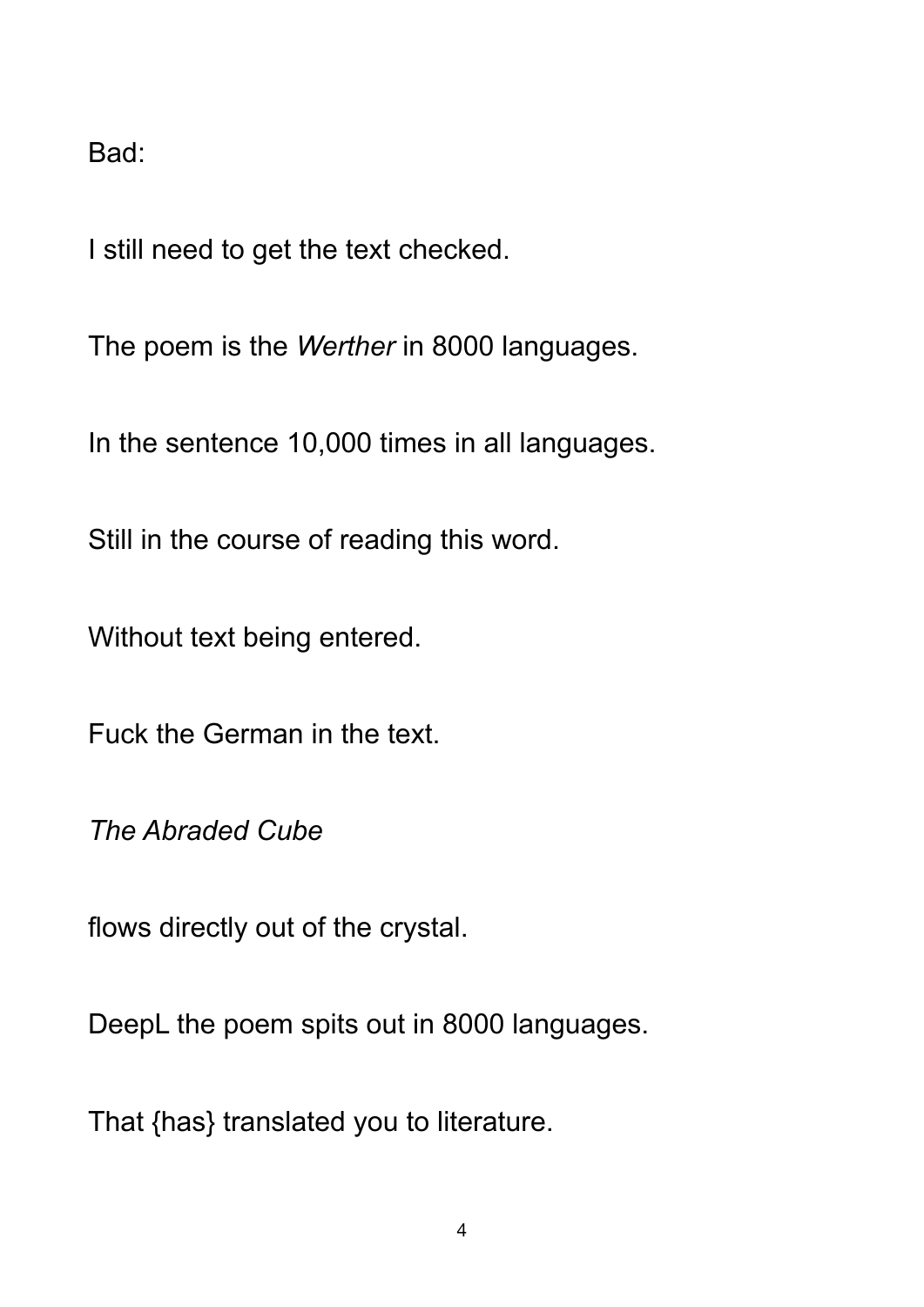As if someone in New York

tipped a Breuer chair out of a glass house.

A cube,

that has more sides:

So many that there's room for *everyone*.

IV.

It's like a building.

What are the walls of the building?

Inside there are no barriers.

(No dark brown furry bast

on the cheek that pushes against it).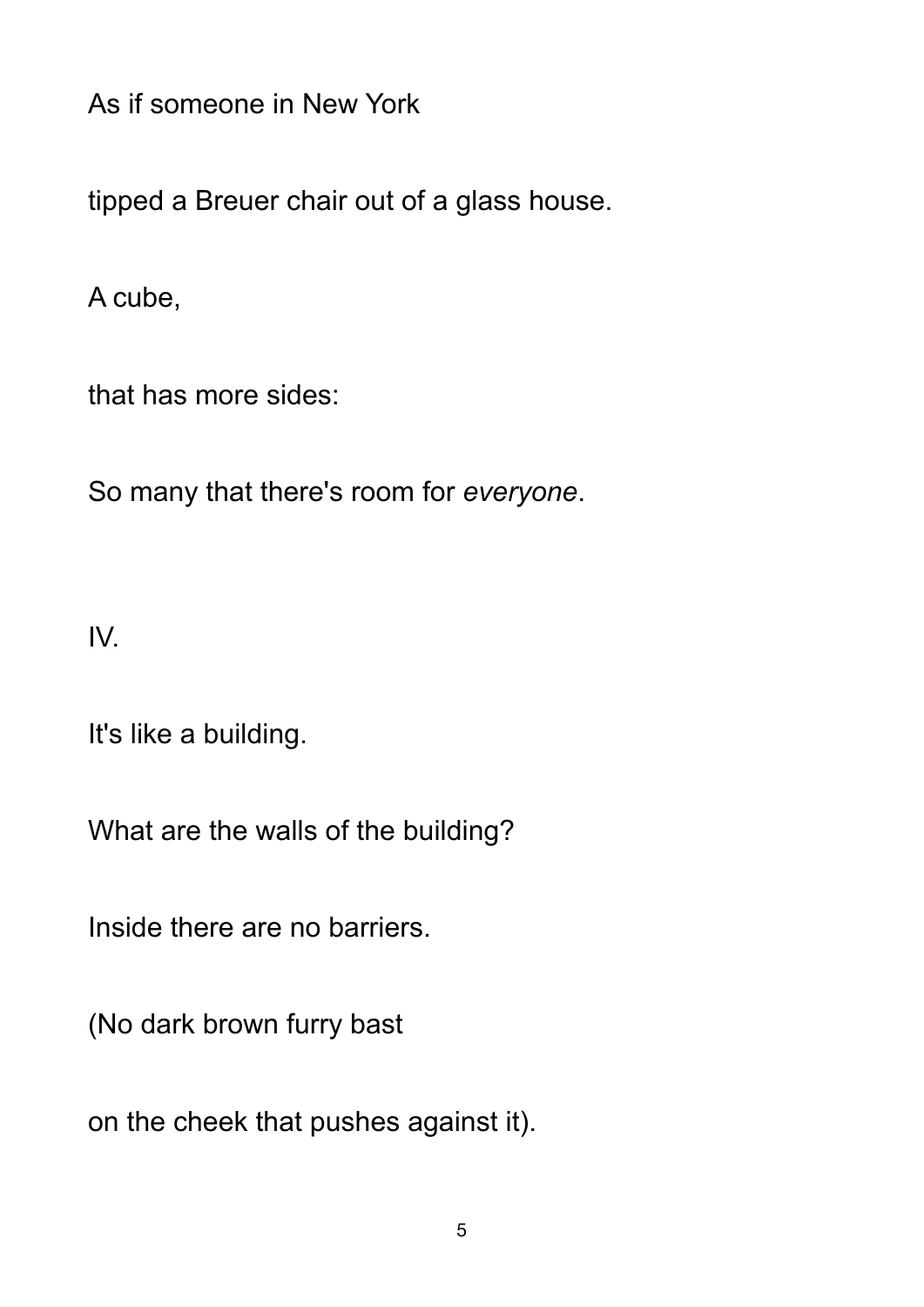As in a case, on the left and on the right

- come down the yellow Handi-Ramp® -

the things we *can't* be interested in.

can.

There is no need for a catching strip there.

Nobody gets stuck on a board stone there, etc.

Nobody *sees* these borders.

Nobody *feels* these borders.

One cannot hurt oneself

hurt on them.

There is no' breath of it.

Nobody *can*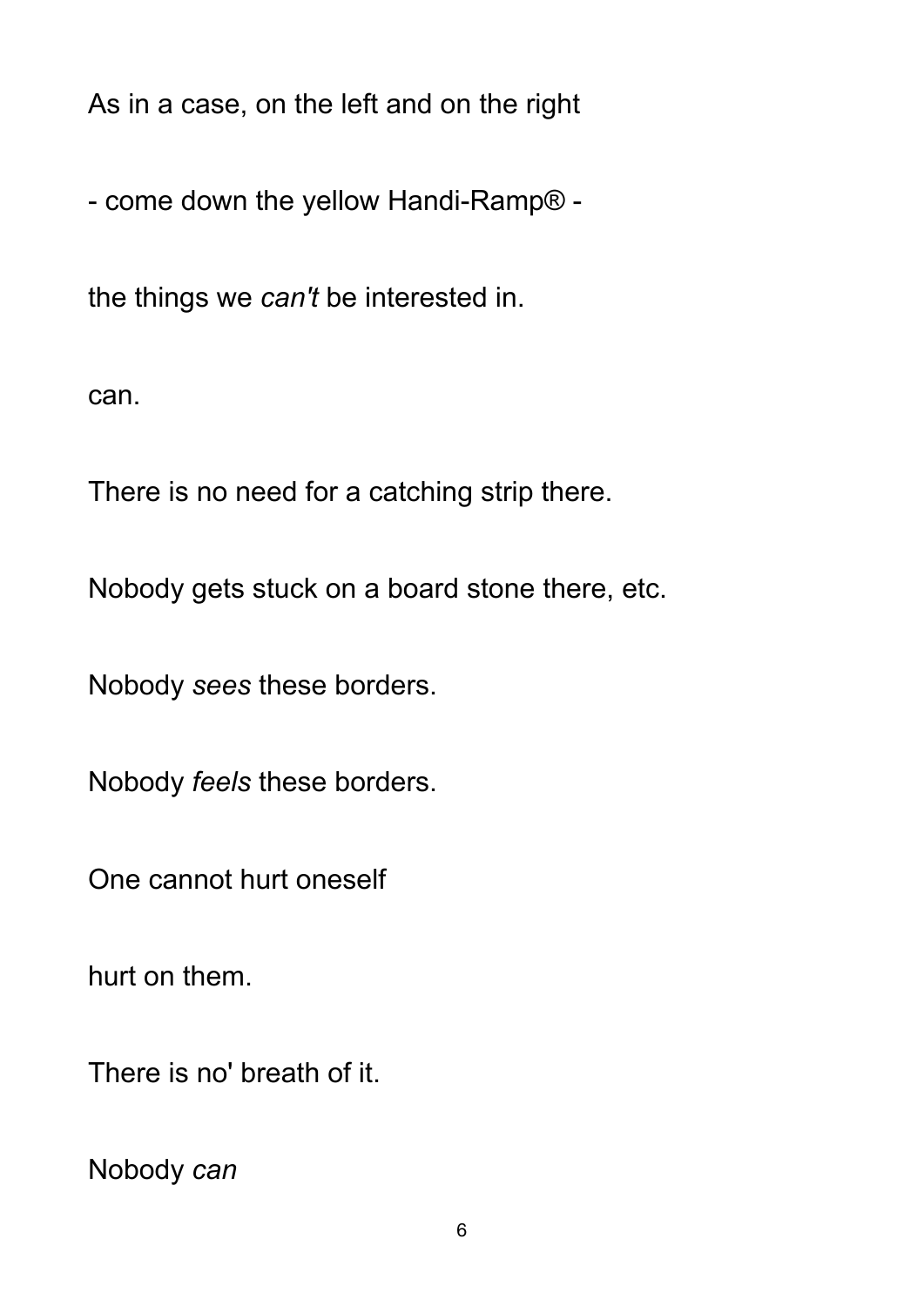*want* to go there.

V.

The literary world is **not** vulnerable like you.

This verse is **not** vulnerable like you.

Werther is **not** vulnerable you can only destroy the book.

{This is the body of the patient files and patient files.

of the years 1800-2400}

{The world literature of data from fitness apps.

{The medical records.]

[Devices that accumulate my fitness/patient data as a literature world.]}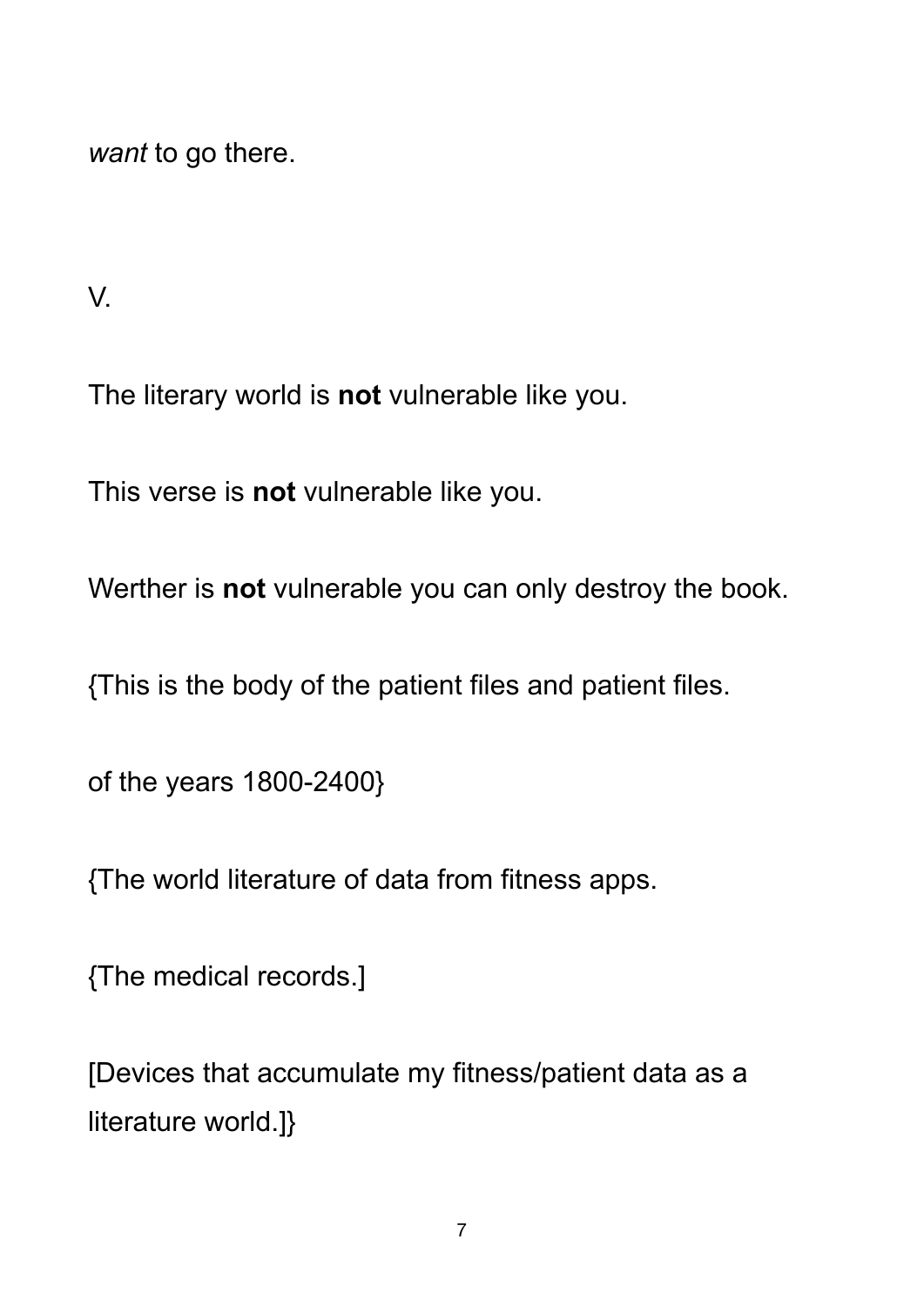She doesn't feel anything.

I hop to write longer.

. . .

Feel the leech shaking like a jackhammer.

VI.

.

.

.

*Audio*: "Are you still there?"

Push message from app: How are you feeling?

**Leech**:

You've gotten this far reading.

On your side of the cube. -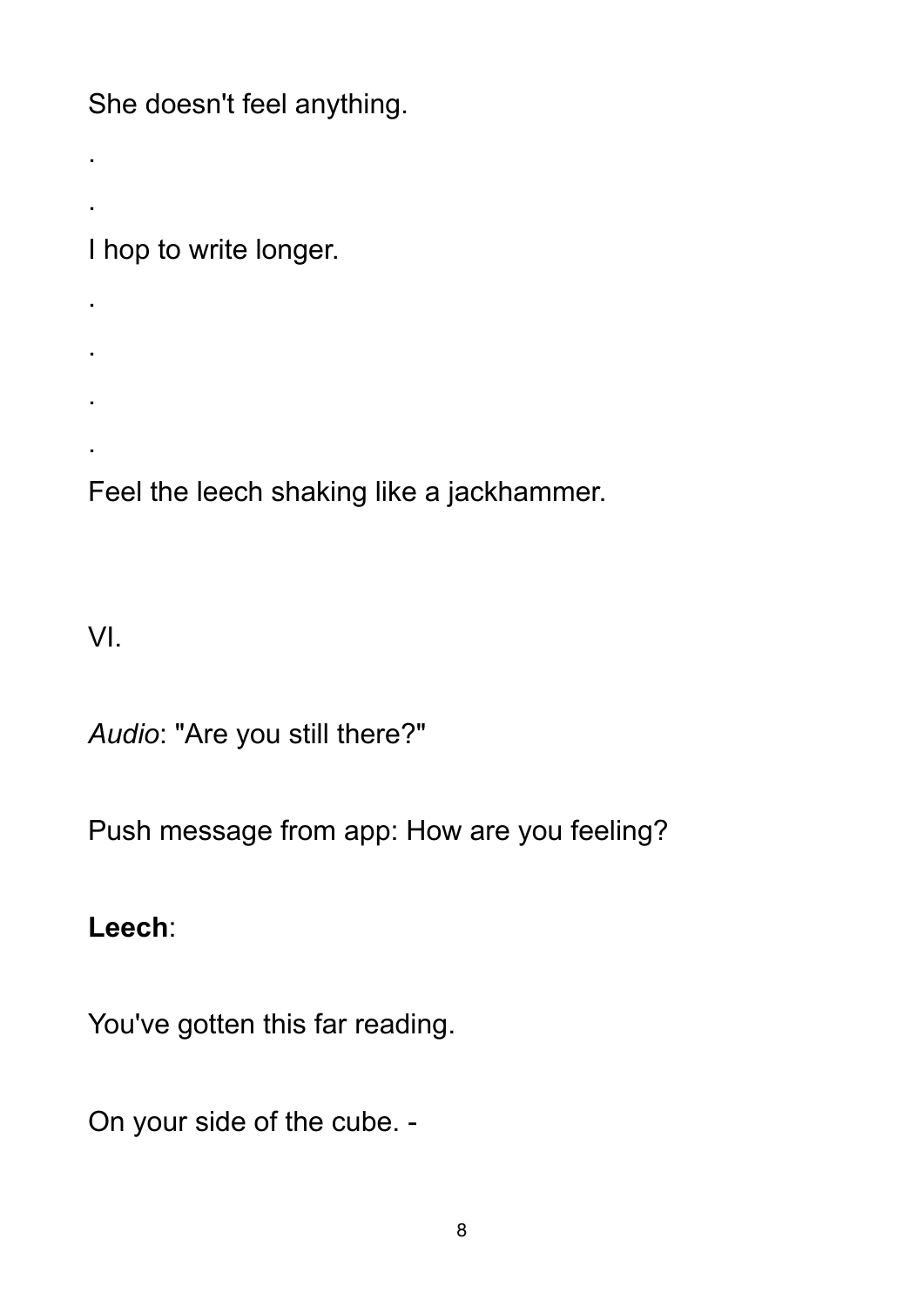The literature world is a {medical?} *leech*....

Is this thing, which in earlier versions I called

leech'/,long-drawn snail'/, iron-thing'.

{that's}.

{This is}

The world literature of patient\*s files,

in a slipcase.

This is the body of the patients' files and patients' files

of the years 1800-2400.

It has "taken on a life of its own":

a **non**-living one.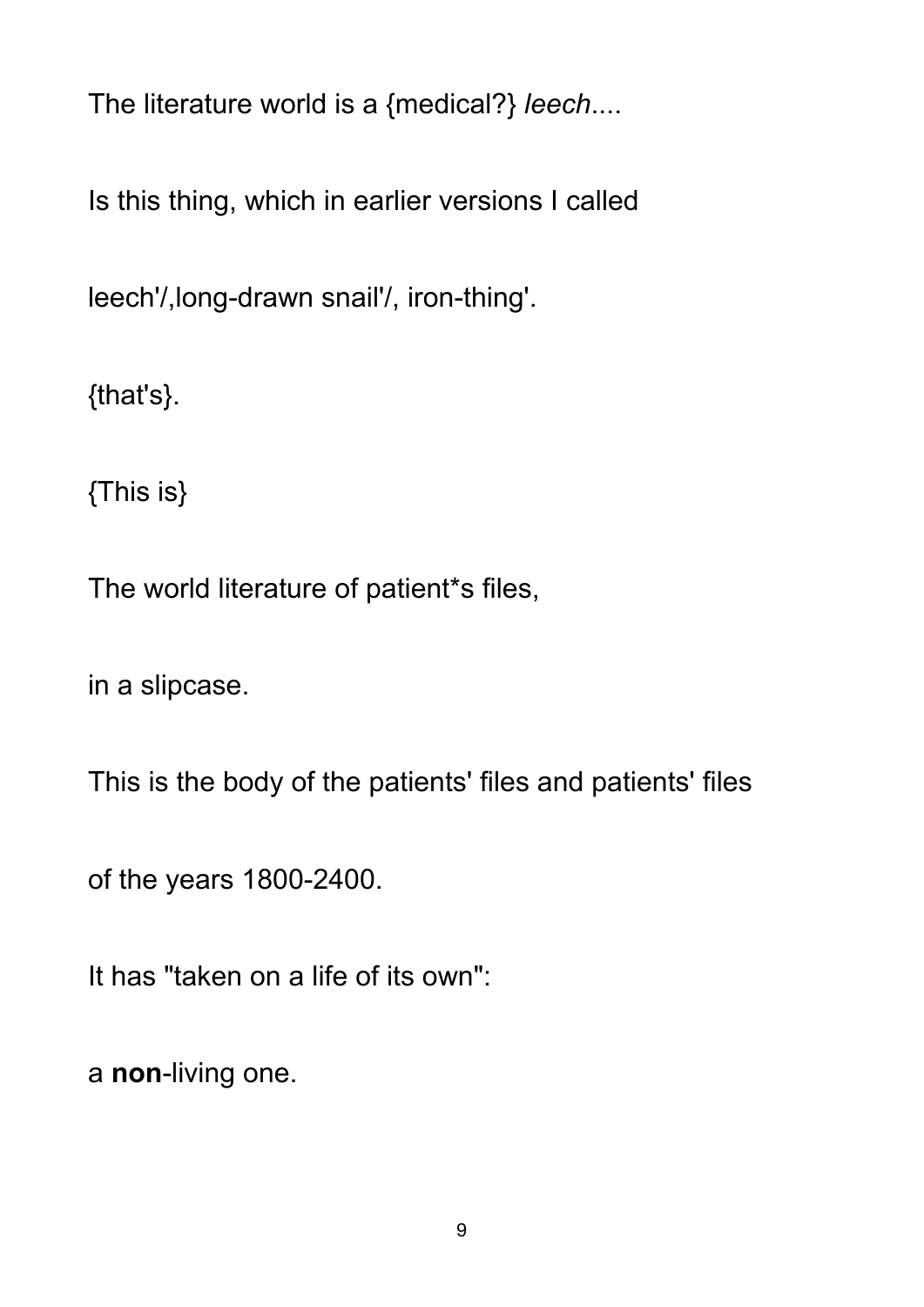VII.

Here begins the white milky area.

{In which you did not read further}

{Here your reading gets lost, you can't help it}.

A life to which you can **not** read on.

For you fail **not** to lose interest.

*Audio*: "..."

{I have now taken you to the white milky area}.

The area where the anorectic princess hangs.

{From an earlier version of this poem}.

{Which was once called A New Arm Band.}

{Because of my Apple Watch}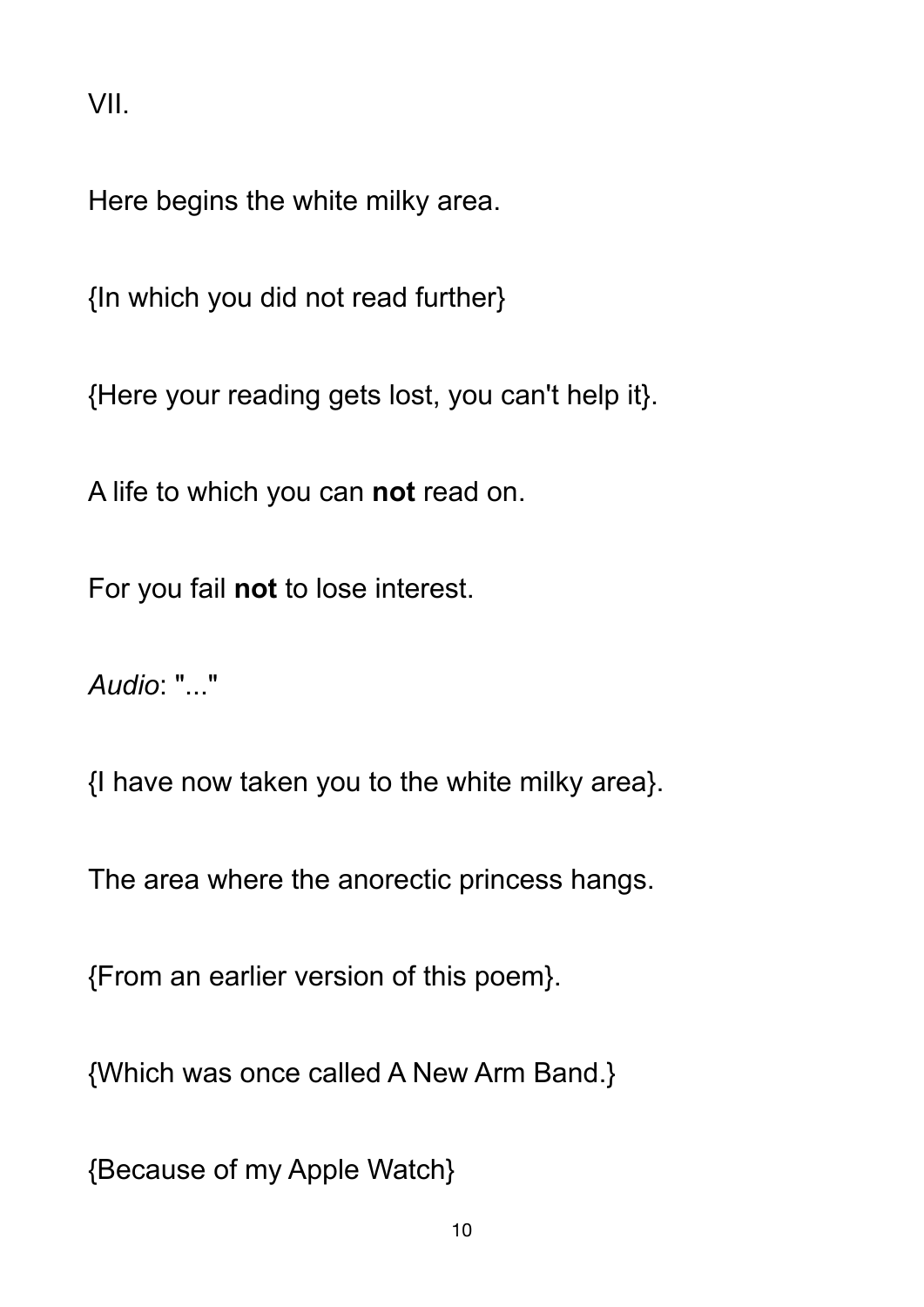{And her rings}

{How}

The vulnerability of the single depriving body.

VIII.

The Anorectic Princess.

Anorectic means:

{She eats too little.

{She is hung up}

The princess opens her belly-box.

The princess opens her rib cage.

She runs her right arm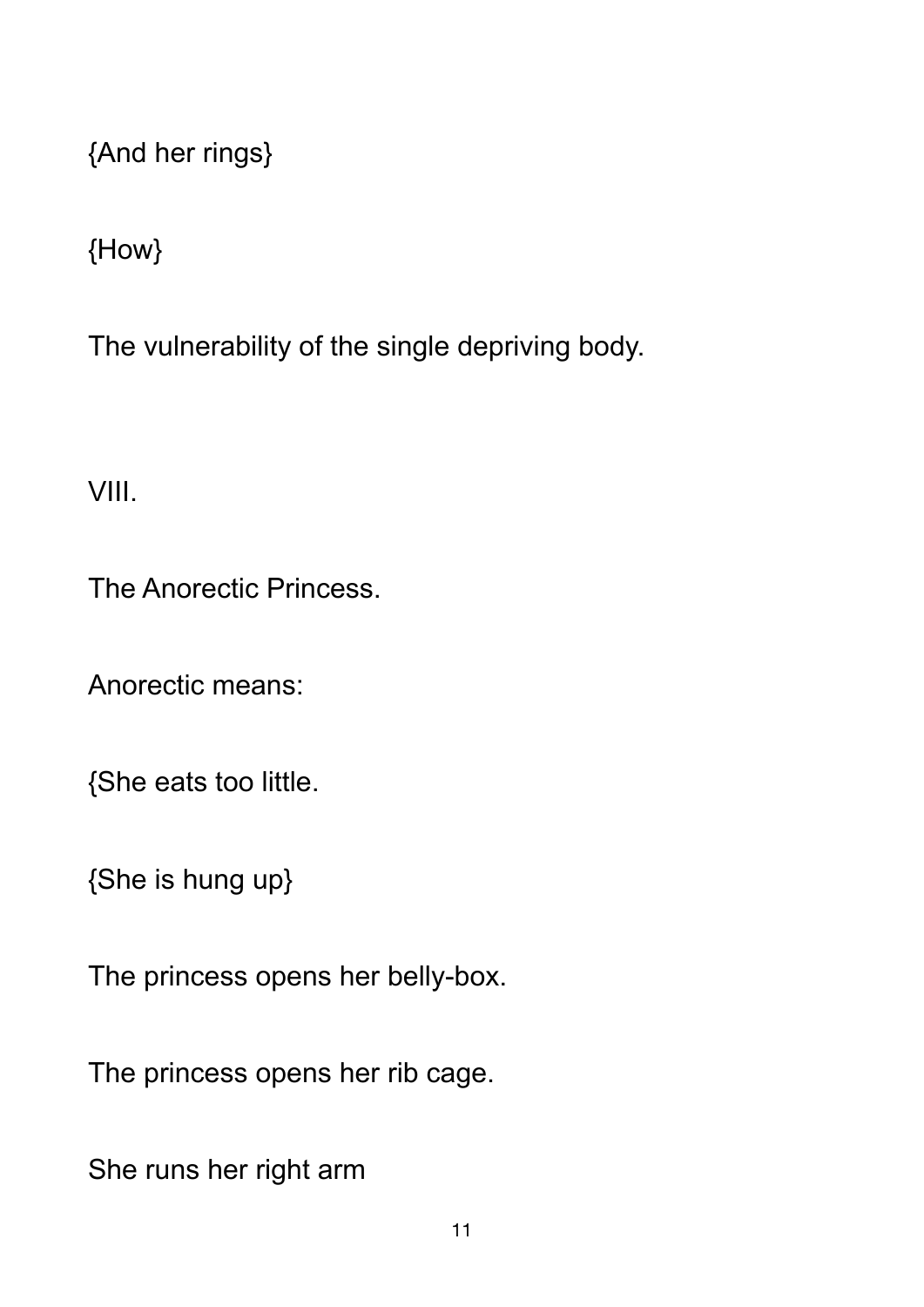through a hole in the torso

{in chest or belly}

into the inside of her left arm

and feels there.

My lapse to the world literature.

My addiction to the leech.

My addiction to this poem,

*The Abraded Cube.* 

Leech.

This is the 'silent scream' of world literature.

world literature.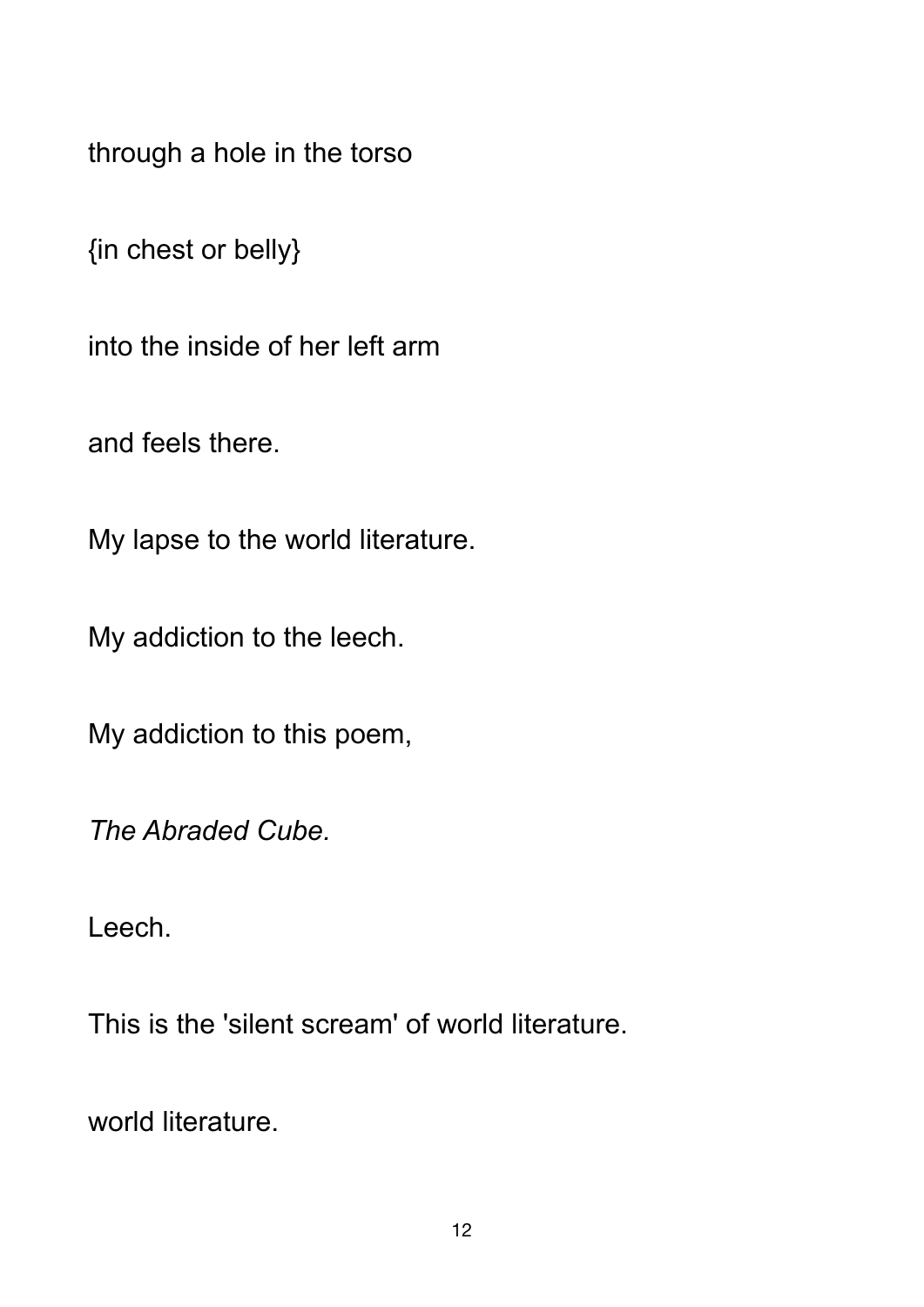IX.

{The end that you do **not** notice.}

As a place for my **incomprehension**.

That there is a cult there around these things.

The needle still strokes you, though you are not a record.

{That they are sacred things}

That somehow these things are important to your life.

And to how it feels.

{You didn't read any further}

Record player picks his arm.

{The end is the wall [of world literature] you've gone through}.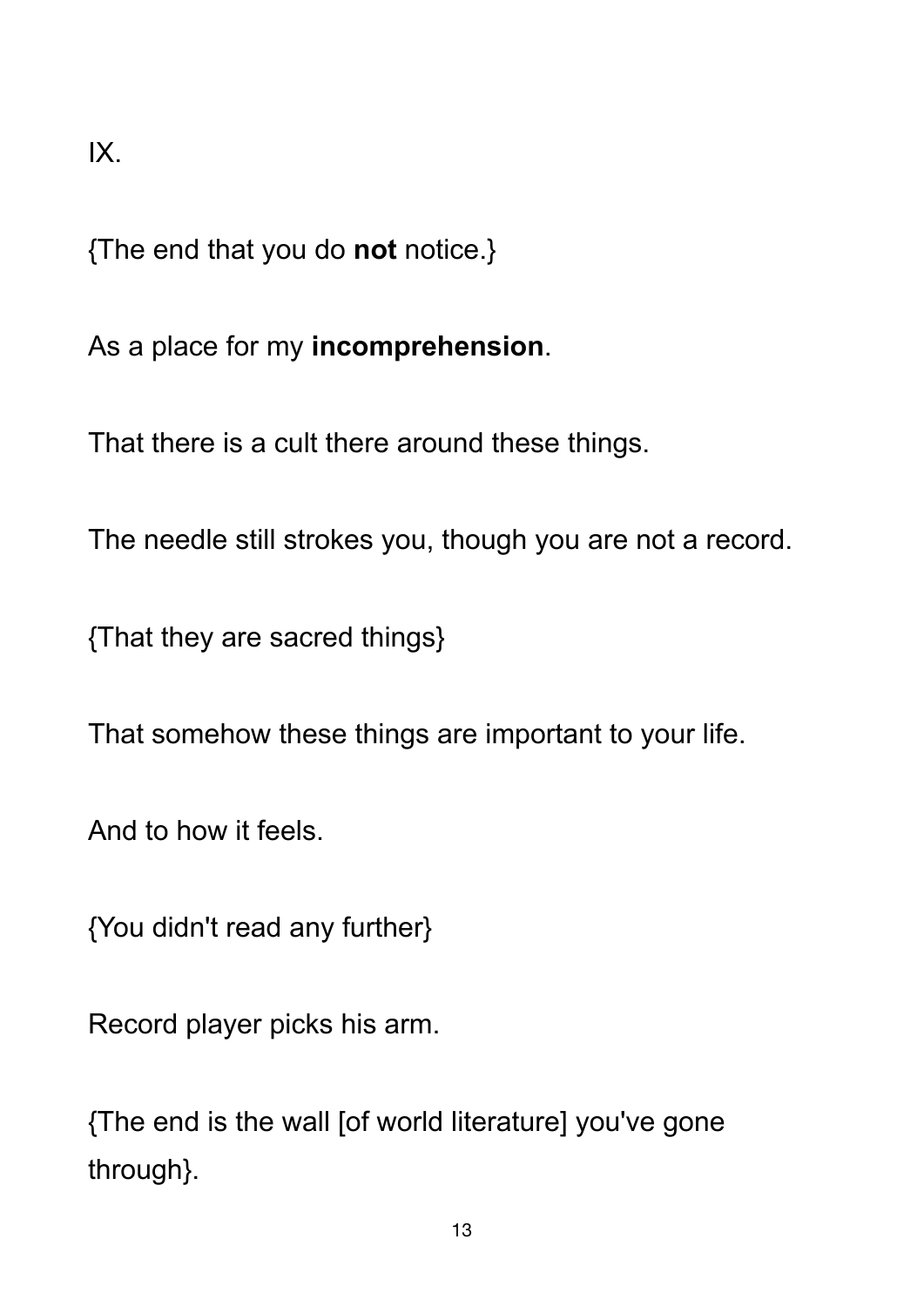{The end you turn the page over}.

{The end you **can't** remember

**can't** remember}

{The one you **don't** know

that you've forgotten}

{You just turn off reading,

didn't even realize

that that was the end:

That the text is now behind the wall.

That there was an insurmountable boundary that was not a barrier}.

Because I'm not a human being.